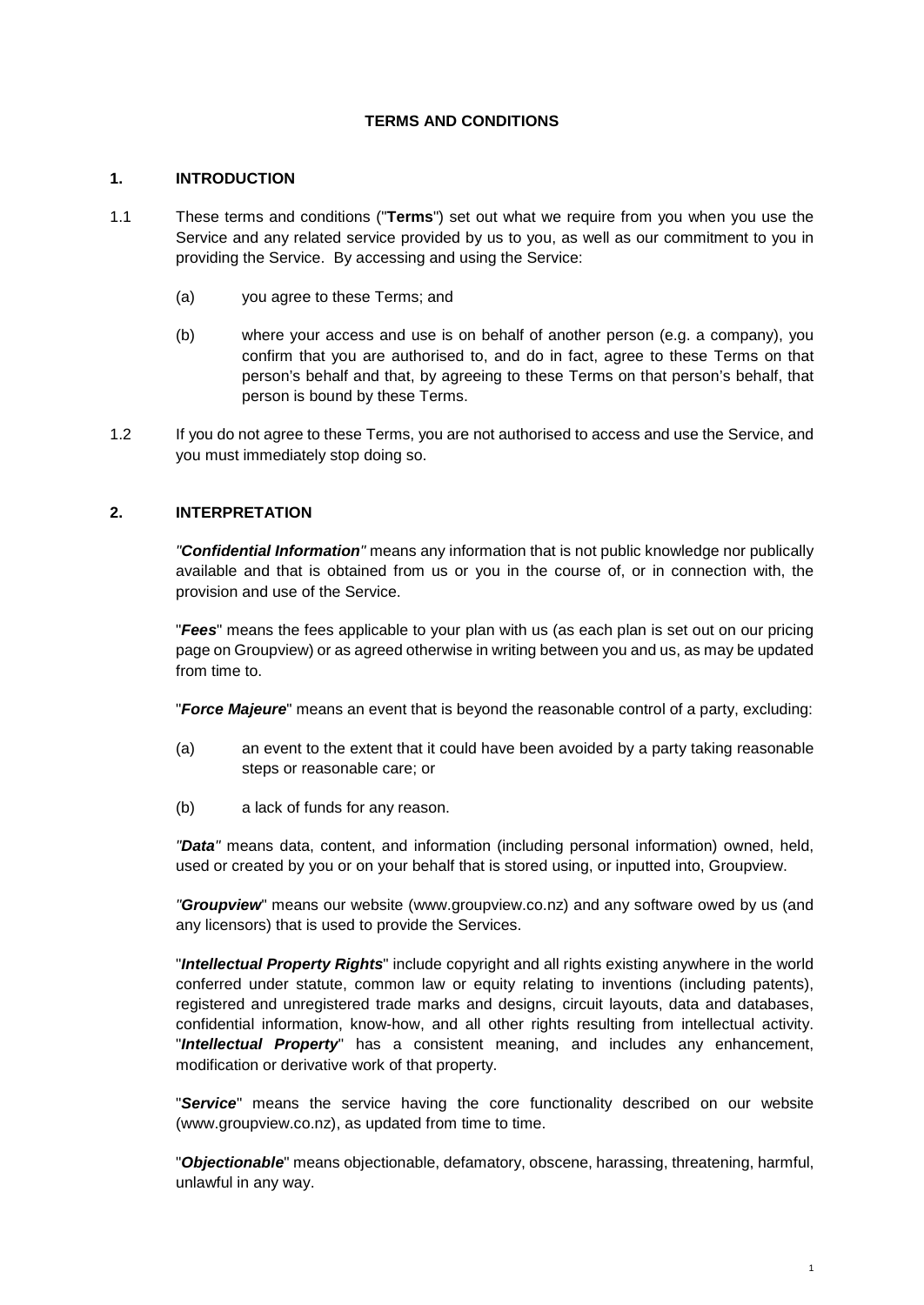### **3. OUR SERVICE**

- 3.1 We must use reasonable efforts to provide the Service:
	- (a) in accordance with these Terms and New Zealand law; and
	- (b) exercising reasonable care, skill and diligence.
- 3.2 Our provision of the Service to you is non-exclusive. Nothing in these Terms prevents us from providing the Service to any other person.
- 3.3 We will use reasonable efforts to ensure the Service is available during normal business hours in New Zealand. It is possible that the Service may be unavailable to permit maintenance or other development activity to take place, or in the event of Force Majeure.
- 3.4 Groupview interoperates with a range of third party service features, including the the services provided by the New Zealand Companies Office ("**Companies Office**"). We do not make any warranty or representation on the availability of those features. Without limiting the previous sentence, if a third party feature provider ceases to provide that feature or ceases to make that feature available on reasonable terms, we may cease to make available any of our related features to you. If we exercise our right to cease the availability of any Groupview features reliant a third party feature, you are not entitled to any refund, discount or other compensation.

### **4. YOUR OBLIGATIONS**

- 4.1 You and your personnel must:
	- (a) use the Service in accordance with these Terms solely for:
		- (i) your own internal business purposes; and
		- (ii) lawful purposes; and
	- (b) not resell or make available the Service to any third party, or otherwise commercially exploit the Service.
- 4.2 When accessing the Service, you and your personnel must:
	- (a) not impersonate another person (including by using another person's login information) or misrepresent authorisation to act on behalf of others or us;
	- (b) not attempt to undermine the security or integrity of the Service;
	- (c) not use, or misuse, the Service in any way which may impair the functionality of the Groupview or the Service or impair the ability of any other user to use Groupview or the Service;
	- (d) not attempt to view, access or copy any material or data other than:
		- (i) that which you are authorised to access; and
		- (ii) to the extent necessary for you to use the Service in accordance with these Terms; and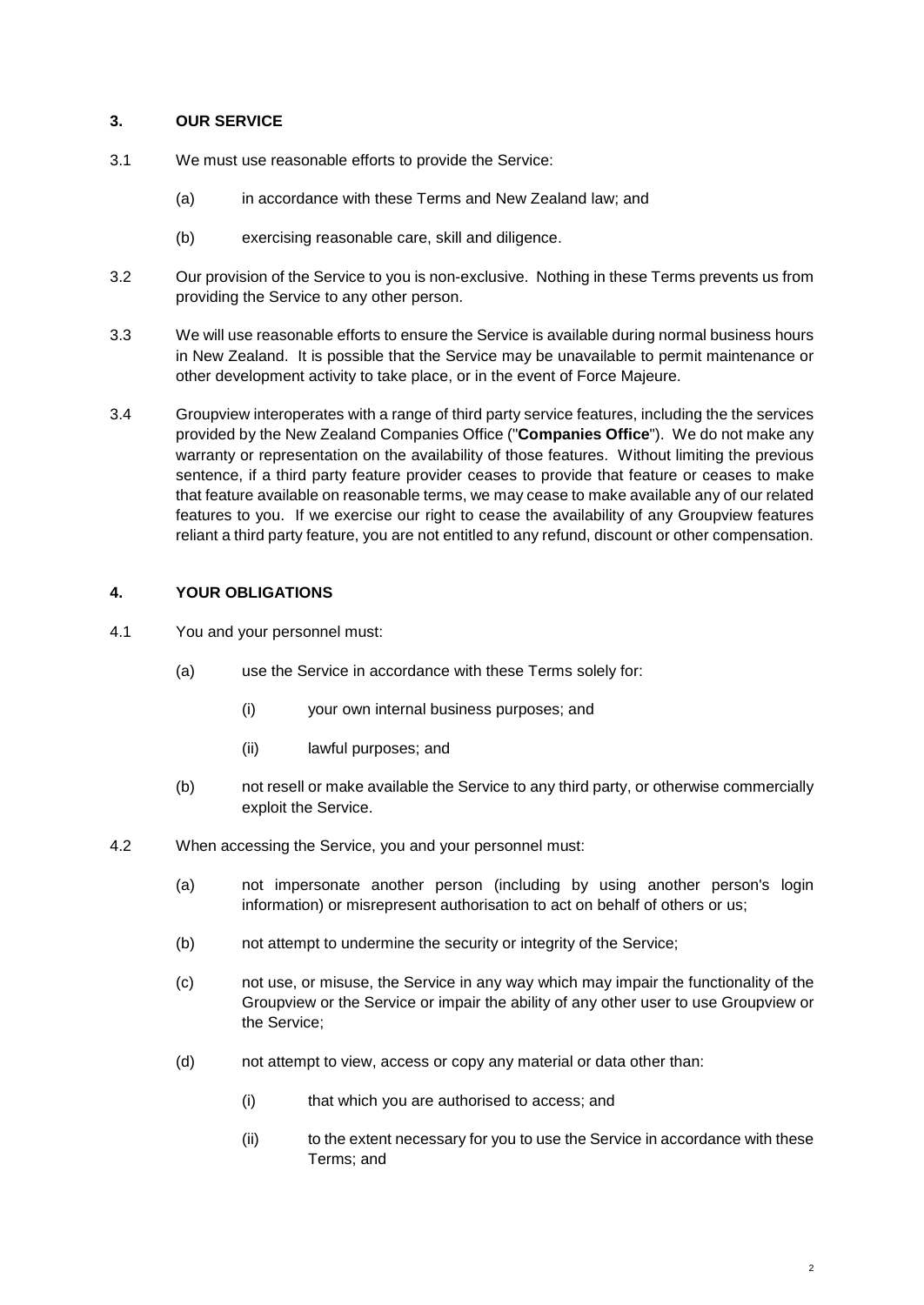- (e) neither use the Service in a manner, nor transmit, input or store any Data, that breaches any third party right (including intellectual property rights and privacy rights) or is Objectionable, incorrect or misleading.
- 4.3 You must not disclose your login information with any other person and you indemnify us from any loss we incur from another person using the Service with your login information (except where you were not at fault for that disclosure).

### **5. FEES**

- 5.1 You must pay us the Fees.
- <span id="page-2-1"></span>5.2 We use Stripe to charge you the Fees. If you do not pay the Fees, you will lose access to or not be granted access to the Service for the relevant period.

### <span id="page-2-0"></span>**6. CONFIDENTIALITY**

- 6.1 We will, unless we have your prior written consent:
	- (a) keep Confidential Information confidential at all times;
	- (b) effect and maintain adequate security measures to safeguard the Confidential Information from unauthorised access or use; and
	- (c) only disclose Confidential Information to our personnel or professional advisors on a *need to know* basis only and, in that case, notify those persons that the information is confidential (and that they are obligated to preserve confidentiality).
- 6.2 The obligation of confidentiality in clause [6.1](#page-2-0) does not apply to any disclosure or use of Confidential Information:
	- (a) for the purpose of performing any of our obligations, or exercising our rights, under these Terms;
	- (b) as required by law or regulation;
	- (c) which is publicly available;
	- (d) which was rightfully received by us from a third party (where we had no knowledge that the disclosure was without restriction or was in breach of any obligation of confidentiality); or
- 6.3 by us if required as part of a *bona fide* sale of our business (assets or shares, whether in whole or in part) to a third party, provided that we enter into a confidentiality agreement with the third party on terms no less restrictive than this clause [6.](#page-2-1)

# **7. INTELLECTUAL PROPERTY**

7.1 Subject to clause [7.2,](#page-3-0) title to, and all Intellectual Property Rights in Groupview and the Service is and remains our property (and our licensors' property). You must not contest or dispute that ownership, or the validity of those Intellectual Property Rights.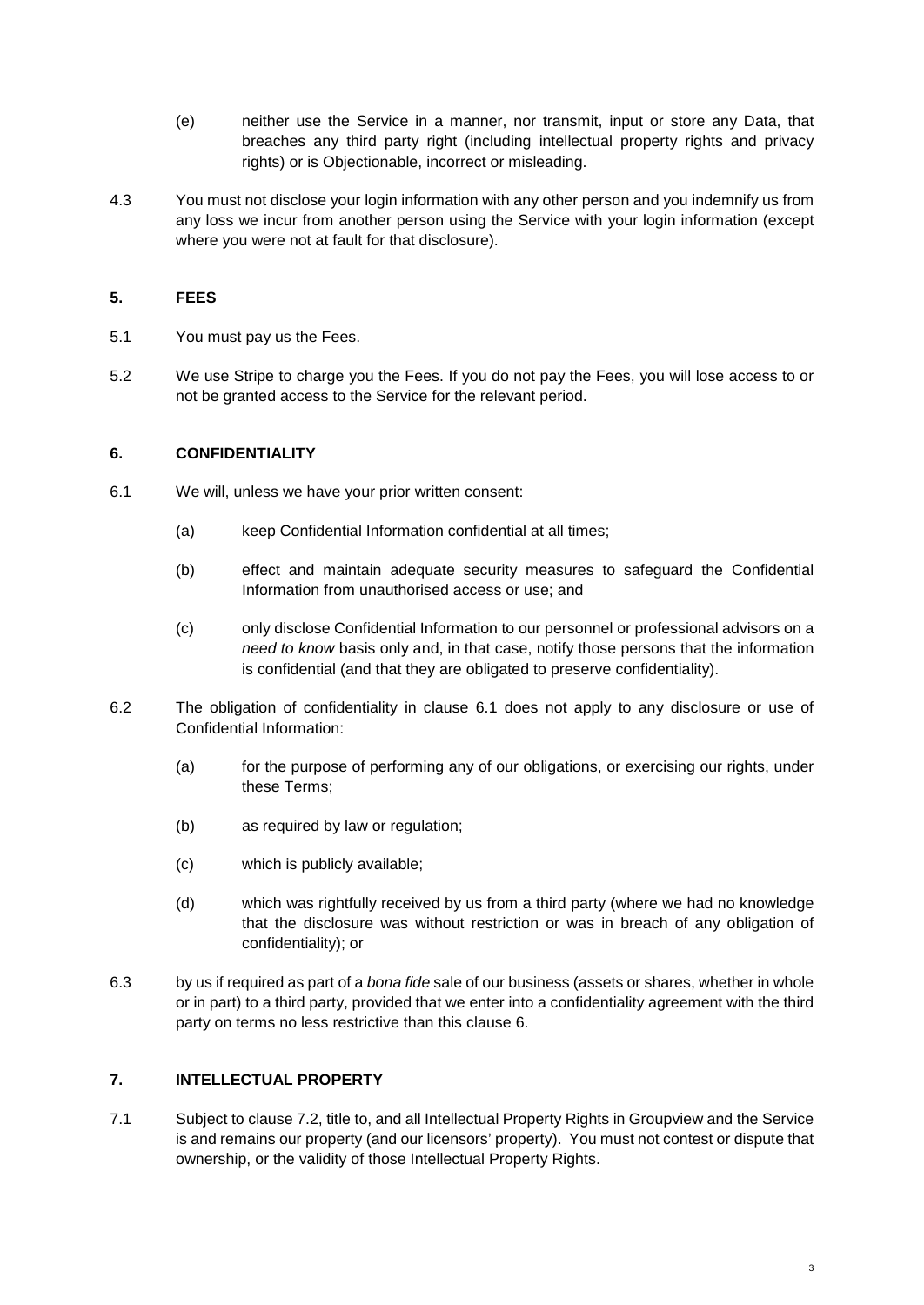- <span id="page-3-0"></span>7.2 Title to, and all Intellectual Property Rights in, the Data (as between the parties) remains your property. You grant us a worldwide, non-exclusive, fully paid up, transferable, irrevocable licence to use, store, copy, modify, make available and communicate the Data for any purpose in connection with the exercise of our rights and performance of our obligations in accordance with these Terms.
- 7.3 To the extent not owned by us, you grant us a royalty-free, transferable, irrevocable and perpetual licence to use for our own business purposes any know-how, techniques, ideas, methodologies, and similar Intellectual Property used by us in Groupview and the provision of the Service.
- 7.4 If you provide us with ideas, comments or suggestions relating to Groupview, the Service or our business generally (together "**Feedback**"):
	- (a) all Intellectual Property Rights in that Feedback and anything created as a result of that Feedback (including new material, enhancements, modifications or derivative works), are owned solely by us; and
	- (b) we may use or disclose the Feedback for any purpose.
- 7.5 You acknowledge that Groupview links to third party websites (including the Companies Office) or feeds that are connected or relevant to the Service. Any link from Groupview does not imply that we endorse, approve or recommend, or have responsibility for, those websites or feeds or their content or operators. To the maximum extent permitted by law, we exclude all responsibility or liability for those websites or feeds.

## <span id="page-3-2"></span><span id="page-3-1"></span>**8. USE OF DATA**

- 8.1 You acknowledge that:
	- (a) we may require access to the Data to exercise our rights and perform our obligations under these Terms; and
	- (b) to the extent that this is necessary but subject to clause [2](#page-0-0) (*Confidentiality*), we may authorise a member or members of our personnel to access the Data for this purpose.
- 8.2 You must arrange all consents and approvals that are necessary for us to access the Data as described in clause [8.1.](#page-3-1)
- 8.3 You acknowledge and agree that:
	- (a) we may:
		- (i) use Data and information about your use of the Services to generate **anonymised** and **aggregated** statistical and analytical data ("**Analytical Data**");
		- (ii) use Analytical Data for our internal research and product development purposes and to conduct statistical analysis and identify trends and insights; and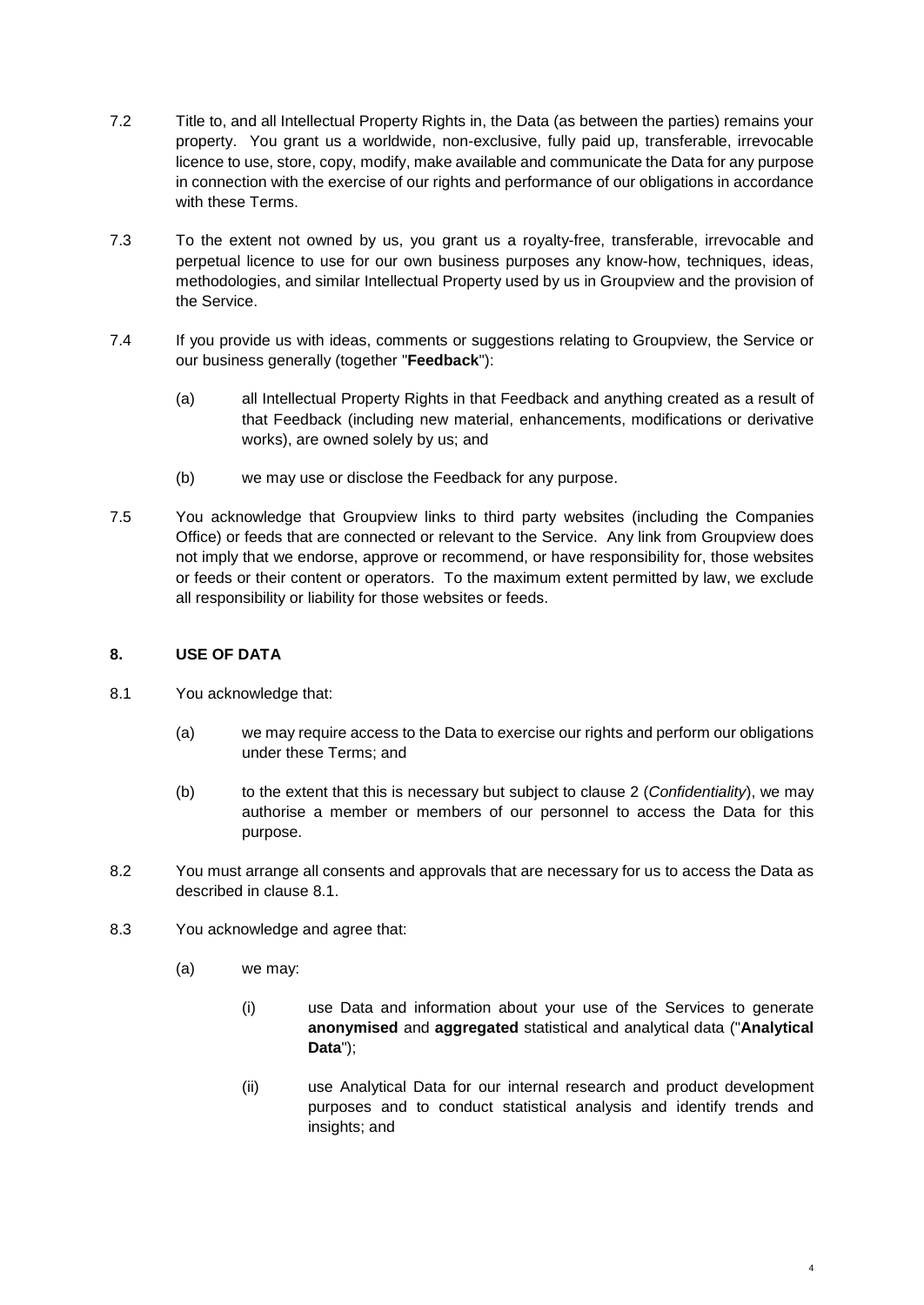- (b) we may supply Analytical Data to third parties except where we consider that this may be inconsistent with the strict confidentiality obligations you may owe to your clients or that you may be bound by;
- (c) our rights under this clause [8 w](#page-3-2)ill survive termination of expiry of the Agreement; and
- (d) title to, and all Intellectual Property Rights in, Analytical Data is and remains our property.
- 8.4 You acknowledge and agree that to the extent Data contains personal information, in collecting, holding and processing that information through Groupview, we are acting as your agent for the purposes of the Privacy Act 1993 and any other applicable privacy law. You must obtain all necessary consents from the relevant individual to enable us to collect, use, hold and process that information in accordance with these Terms.
- 8.5 You agree that we may store Data (including any personal information) in secure servers in any overseas territory at our discretion (including Australia and the United States) and may access that Data (including any personal information) in New Zealand or any other territory from time to time.
- 8.6 You indemnify us against any liability, claim, proceeding, cost, expense (including legal fees) and loss of any kind arising from any actual or alleged claim by a third party that:
	- (a) any Data infringes the rights of that third party (including Intellectual Property Rights and privacy rights); and
	- (b) that the Data is Objectionable, incorrect or misleading.

# **9. WARRANTIES**

- 9.1 Each party warrants that it has full power and authority to enter into and perform its obligations under, these Terms.
- <span id="page-4-1"></span>9.2 To the maximum extent permitted by law:
	- (a) our warranties are limited to those set out in these Terms, and all other conditions, guarantees or warranties whether expressed or implied by statute or otherwise (including any warranty under Part 3 of the Contract and Commercial Law Act 2017) are expressly excluded and, to the extent that they cannot be excluded, liability for them is limited to the amount we have charged you as an individual user over the last year; and
	- (b) we make no representation concerning the quality of the Service and do not promise that the Service will:
		- (i) meet your requirements or be suitable for a particular purpose, including that the use of the Service will fulfil or meet any statutory role or responsibility you may have; or
		- (ii) be secure, free of viruses or other harmful code, uninterrupted or error free.
- <span id="page-4-0"></span>9.3 You agree and represent that you are using the Service, and accepting these Terms, for the purpose of trade. We each agree that: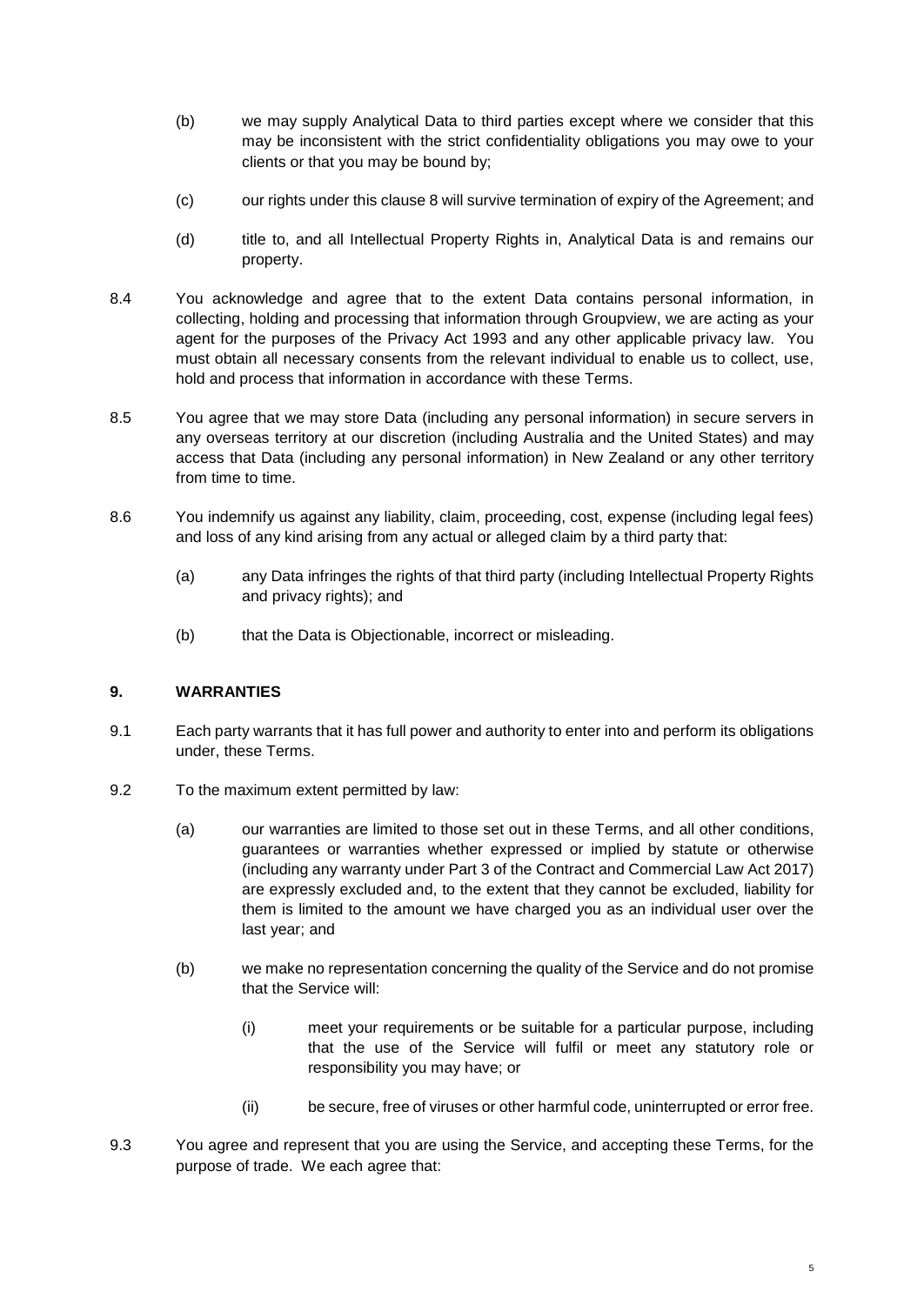- (a) to the maximum extent permissible by law, the Consumer Guarantees Act 1993 and any other applicable consumer protection legislation does not apply to the supply of the Service or these Terms; and
- (b) it is fair and reasonable that the parties are bound by this clause [9.3.](#page-4-0)
- 9.4 Where legislation or rule of law implies into these Terms a condition or warranty that cannot be excluded or modified by contract, the condition or warranty is deemed to be included in these Terms. However, our liability for any breach of that condition or warranty is limited, at our option, to:
	- (a) supplying the Service again; and/or
	- (b) paying the costs of having the Service supplied again.

# <span id="page-5-0"></span>**10. LIABILITY**

- 10.1 Our maximum aggregate liability under or in connection with these Terms or relating to the Service, whether in contract, tort (including negligence), breach of statutory duty or otherwise, must not in any year exceed an amount equal to the Fees paid by you relating to the Service in the previous year (which in the first year is deemed to be the total Fees paid by you from the day you first used the Service to the date of the first event giving rise to liability). The cap in this clause [10.1](#page-5-0) includes the cap set out in clause [9.2\(a\).](#page-4-1)
- <span id="page-5-2"></span>10.2 Without limiting clause [10.5,](#page-5-1) neither of us are liable to the other under or in connection with these Terms or the Service for any:
	- (a) loss of profit, revenue, savings, business, use, data (including Data), and/or goodwill; or
	- (b) consequential, indirect, incidental or special damage or loss of any kind.
- 10.3 Clause [10.2](#page-5-2) does not apply to limit your liability to pay the Fees.
- 10.4 Neither of us will be responsible, liable, or held to be in breach of these Terms for any failure to perform its obligations under these Terms or otherwise, to the extent that the failure is caused by the other party failing to comply with its obligations under these Terms, or by the negligence or misconduct of the other party or its personnel.
- <span id="page-5-1"></span>10.5 On the basis that:
	- (a) the New Zealand Government (by way of the Ministry of Business, Innovation and Employment) limits its liability for information available through the Companies Office services and any loss associated with the use of Companies Office services;
	- (b) thousands of entities and persons have legal duties and responsibilities to ensure the accuracy of the information made available through the Companies Office services; and
	- (c) we have identified numerous errors and inaccuracies of information about specific entities and persons (due to both technical error on the part of the Companies Office and failure of responsible entities and persons to maintain the accuracy of information) as provided by the Companies Office services which we has and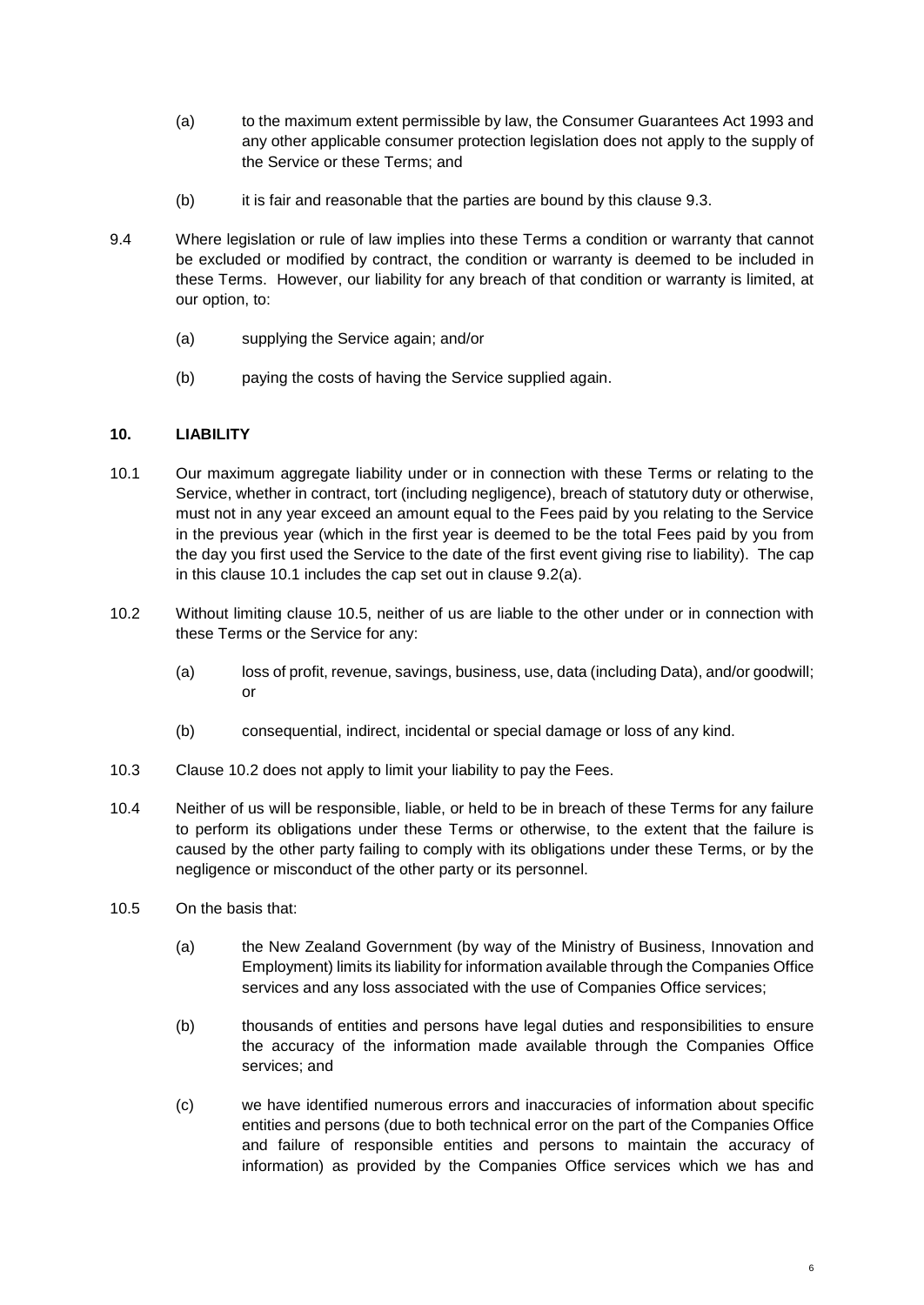continues to innovates to overcome as additional errors and inaccuracies become apparent,

we do not accept any responsibility or liability for:

- (d) the accuracy of information or material provided by or made available by the Service (nor do we represent that it will always be accurate for the reasons provided in clause [10.5\)](#page-5-1); or
- (e) any loss you incur in connection with your use of the Service, including any costs and expenses.
- 10.6 For the reasons in clause [10.5,](#page-5-1) you indemnify us from any third party loss or claim made against us where that loss or claim arises from your publication of information in connection with our Service or reliance on our Service.
- 10.7 Each of us must take reasonable steps to mitigate any loss or damage, cost or expense it may suffer or incur arising out of anything done or not done by the other party under or in connection with these Terms or the Service.

#### **11. GENERAL**

- 11.1 These Terms apply for a year immediately from each time you use the Service or if longer, until there are not any outstanding Fees.
- 11.2 Without prejudice to any other right or remedy available to us, if we consider that you have breached these Terms or we otherwise consider it appropriate, we may immediately, and without notice, suspend or terminate your access the Service (or any part of it).
- 11.3 On suspension or termination, you must immediately cease using the Service and must not attempt to gain further access. If you have paid us for use of Groupview and we restrict access or remove functionality, we will refund you for any services, which you paid for and which were unutilised due to any event pursuant to this clause. These Terms were last updated on 17 July 2020.
- 11.4 If we need to contact you, we may do so by email or by posting a notice on Groupview. You agree that this satisfies all legal requirements in relation to written communications.
- 11.5 For us to waive a right under these Terms, the waiver must be in writing.
- 11.6 We may change these Terms at any time by making available updated terms on Groupview. Unless stated otherwise, any change takes effect immediately. You are responsible for ensuring you are familiar with the latest Terms. We will notify you of any change of these Terms. By continuing to access and use Groupview, you agree to be bound by the changed Terms.
- 11.7 These Terms, and any dispute relating to these Terms or the Service, are governed by and must be interpreted in accordance with the laws of New Zealand. Each party submits to the non-exclusive jurisdiction of the Courts of New Zealand in relation to any dispute connected with these Terms or the Service.
- 11.8 If any part or provision of these Terms is or becomes illegal, unenforceable, or invalid, that part or provision is deemed to be modified to the extent required to remedy the illegality, unenforceability or invalidity. If modification is not possible, the part or provision must be